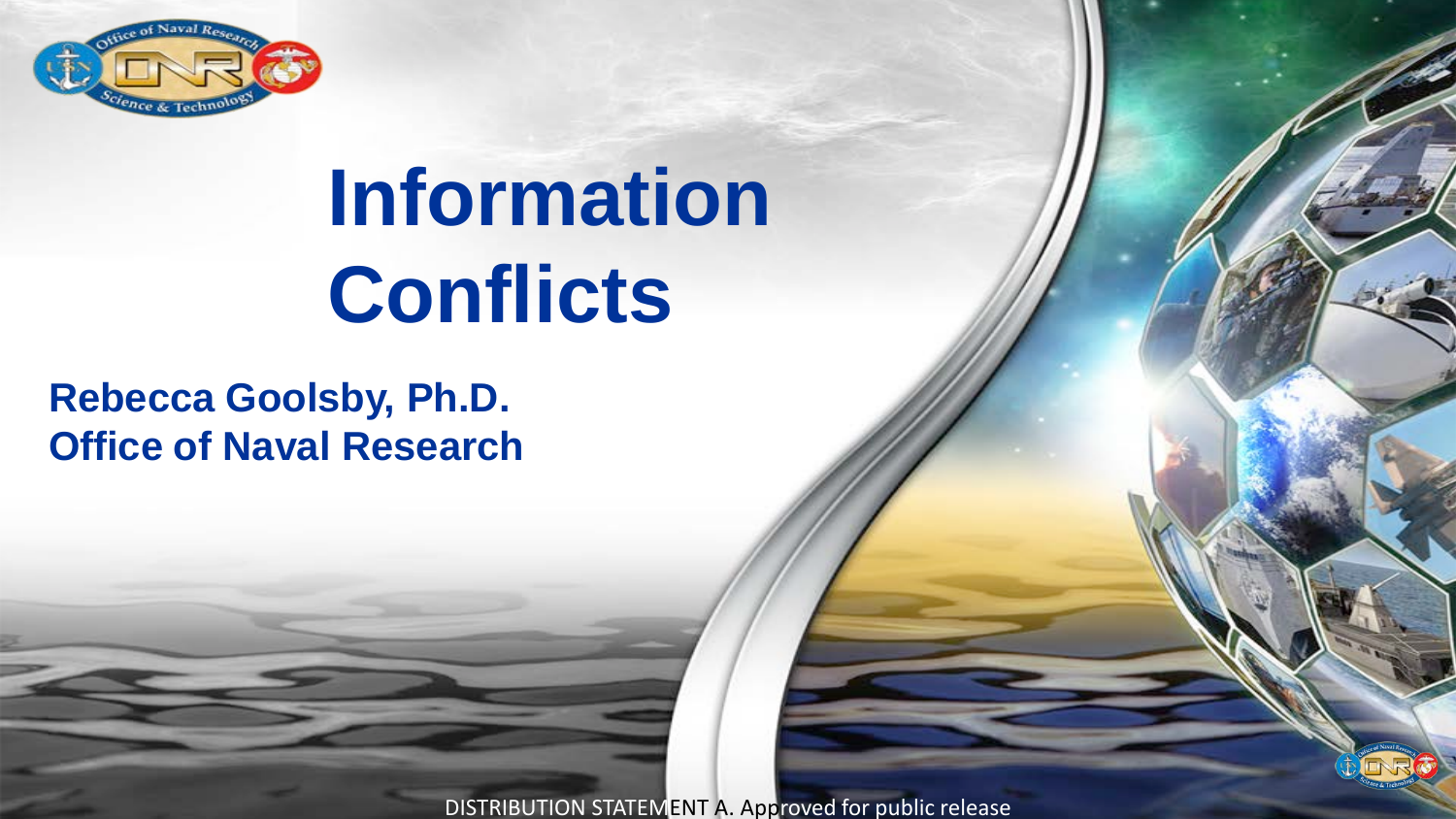

## **The Positive Uses of Twitter**

#### **CRISIS RESPONSE COMMUNITY**

- Disaster relief
- Humanitarian Assistance
- Crisis monitoring **PROMOTES:**
- Order and discourse
- Cooperative behavior
- Information sharing

# **DIALOGUE**

- Anti-propaganda
- Rumor squelch
- Outreach

#### **PROMOTES:**

- Discussion expansion
- Spread of verifiable information

DISTRIBUTION STATEMENT A. Approved for public release Goals: Improve DISASTER OPERATIONS Improve COMMUNITY ENGAGEMENT

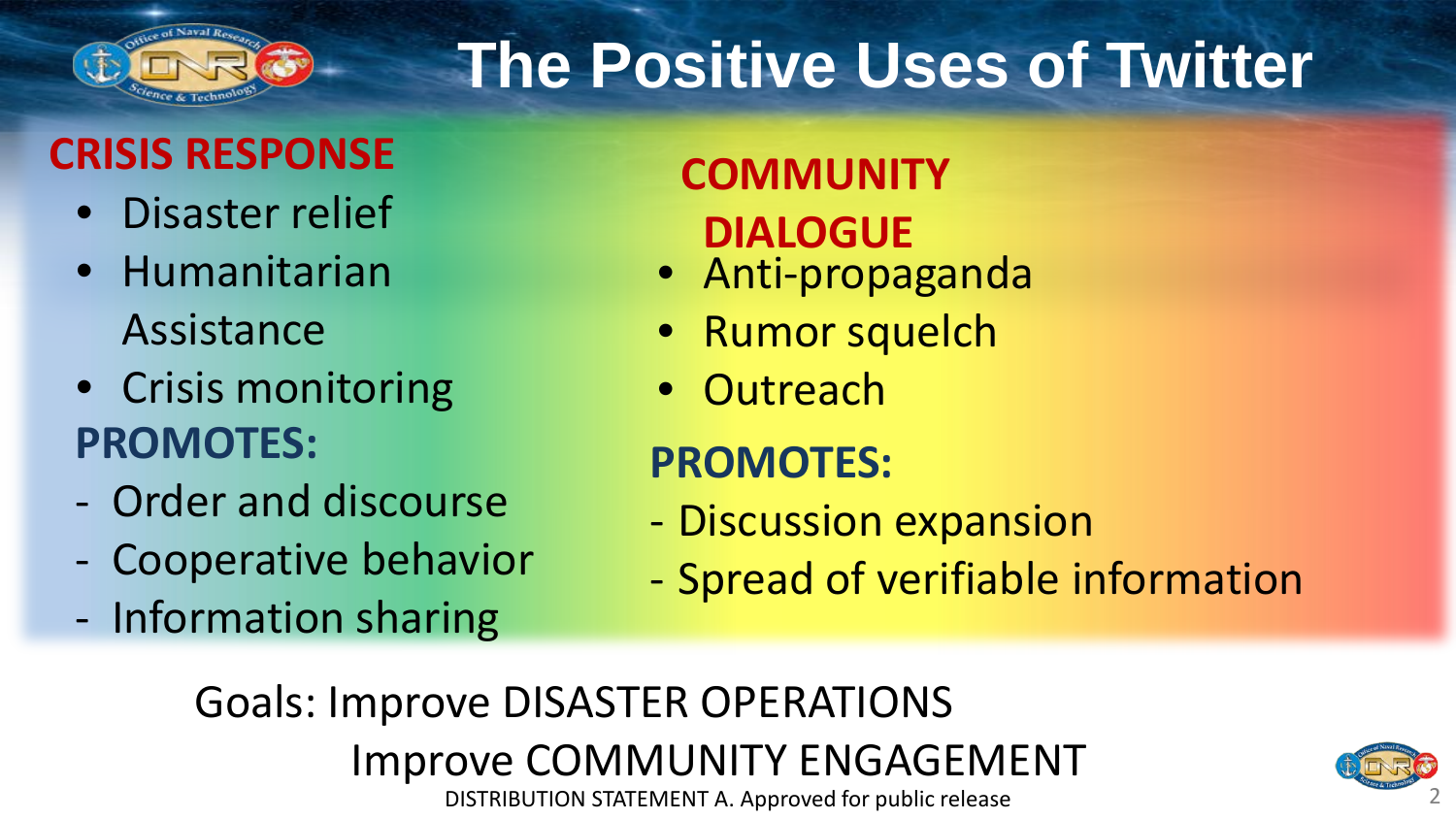

#### **The Negative Uses of Twitter**

From 2011 onward, ONR researchers began to see INCREASING USE of Social Media for NEGATIVE effects

#### **INFLUENCE SOCIAL**

- Propaganda
- Rebellion cry
- Hate speech **PROMOTES:**
- Points of view
- Bandwagon effects
- Conflict and argument
- Chaos Mass protests

Goolsby, Rebecca. 2013. "On Crowdsourcing, Cybersecurity and Social Cyber-Attack"

DISTRIBUTION STATEMENT A. Approved for public release Woodrow Wilson Common Labs, Memo #1.

#### **CYBER-ATTACK**

- Crowd manipulation
- **PROMOTES:** • Hysteria propagation
	- Rumor Escalation
	- Confusion
	- Violence

**How would These IMPACT NAVY MISSIONS?** 

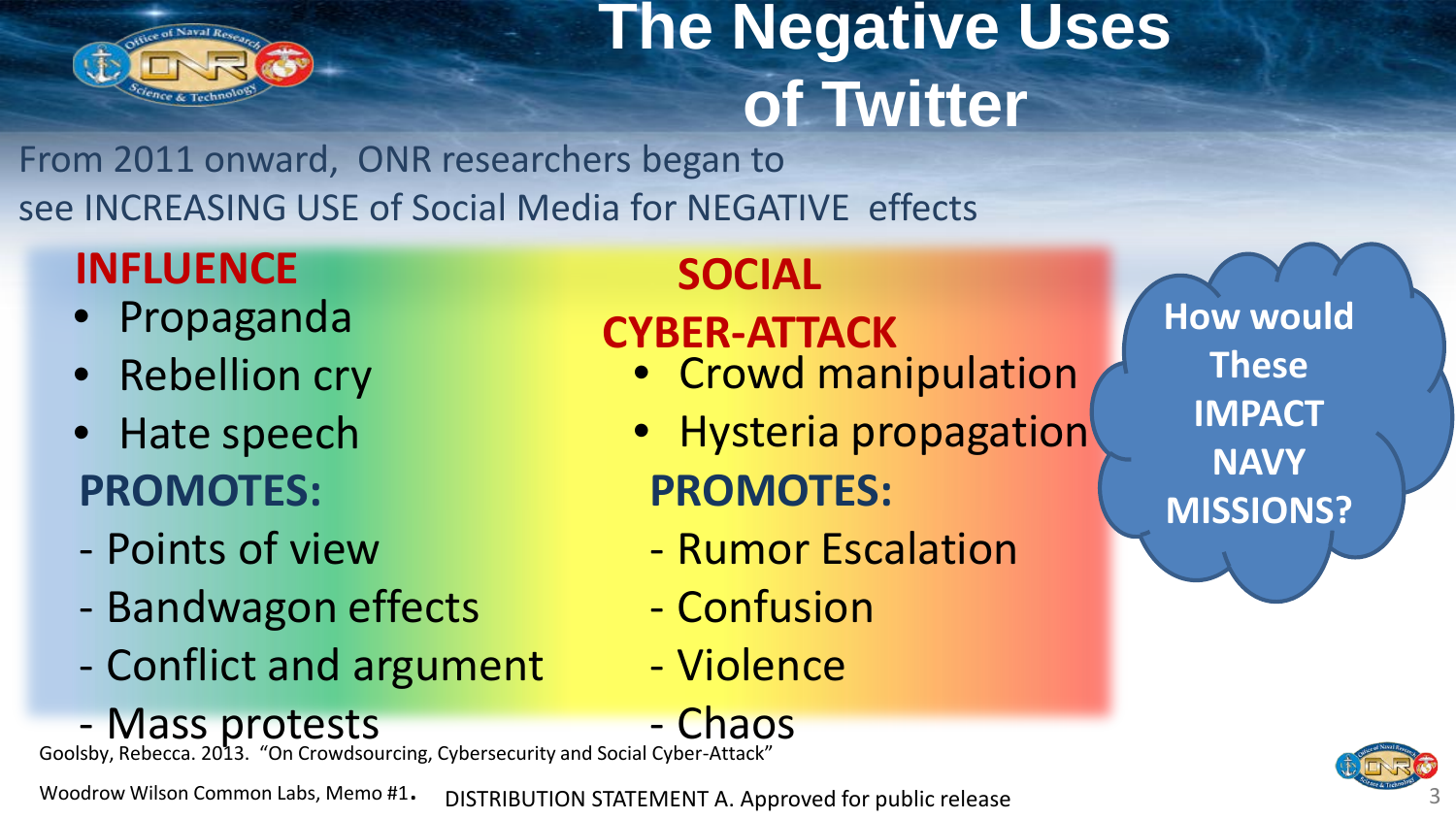

#### **Fig. 3 The New Threat Environment**

Military operations today involve new threats and problems:

- The rise of non-state actors as significant, violent threats to human security and nation-state stability
- Covert state actors using non-state actors to threaten human security, infrastructure, and peace
- Potential emergency situations due to the spread of ebola and its destabilizing affect on nation-states

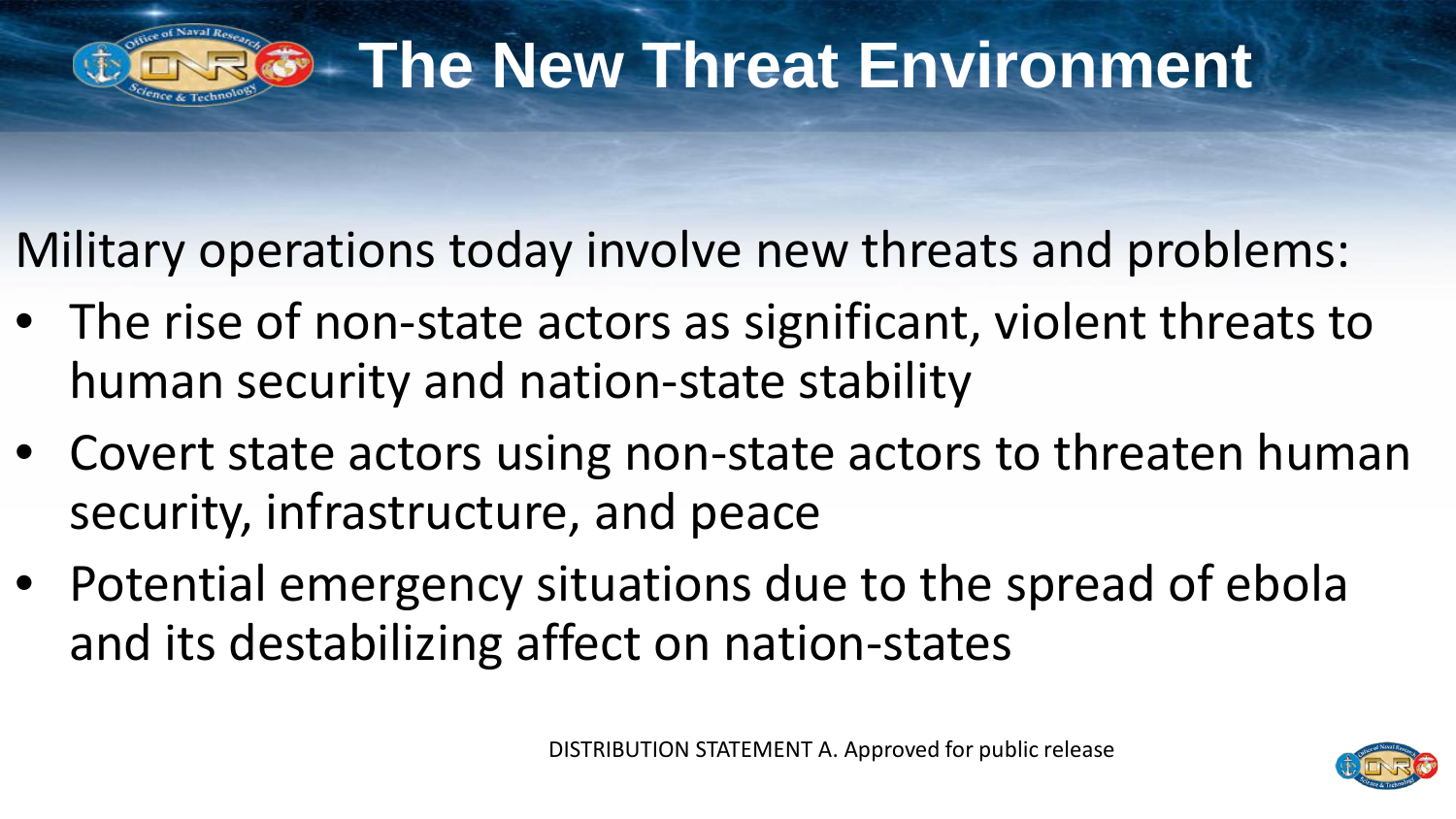

#### **Examples of threats that relate to military concerns**

#### • ISIS uses social media to enhance its reputation (or brand), recruit fighters, and solicit funds to support state destabilization.

- Novorossiya uses social media to publicize its violent acts in Ukraine, supported by "information *spetnaze" (special forces),* threatening regional security in Eastern Europe.
- *Ebola.* Mobile phones in Africa spread rumors and hysteria about ebola, which leak onto social media platforms. These rumors led to the deaths of 8 health care workers in Sierra Leone.

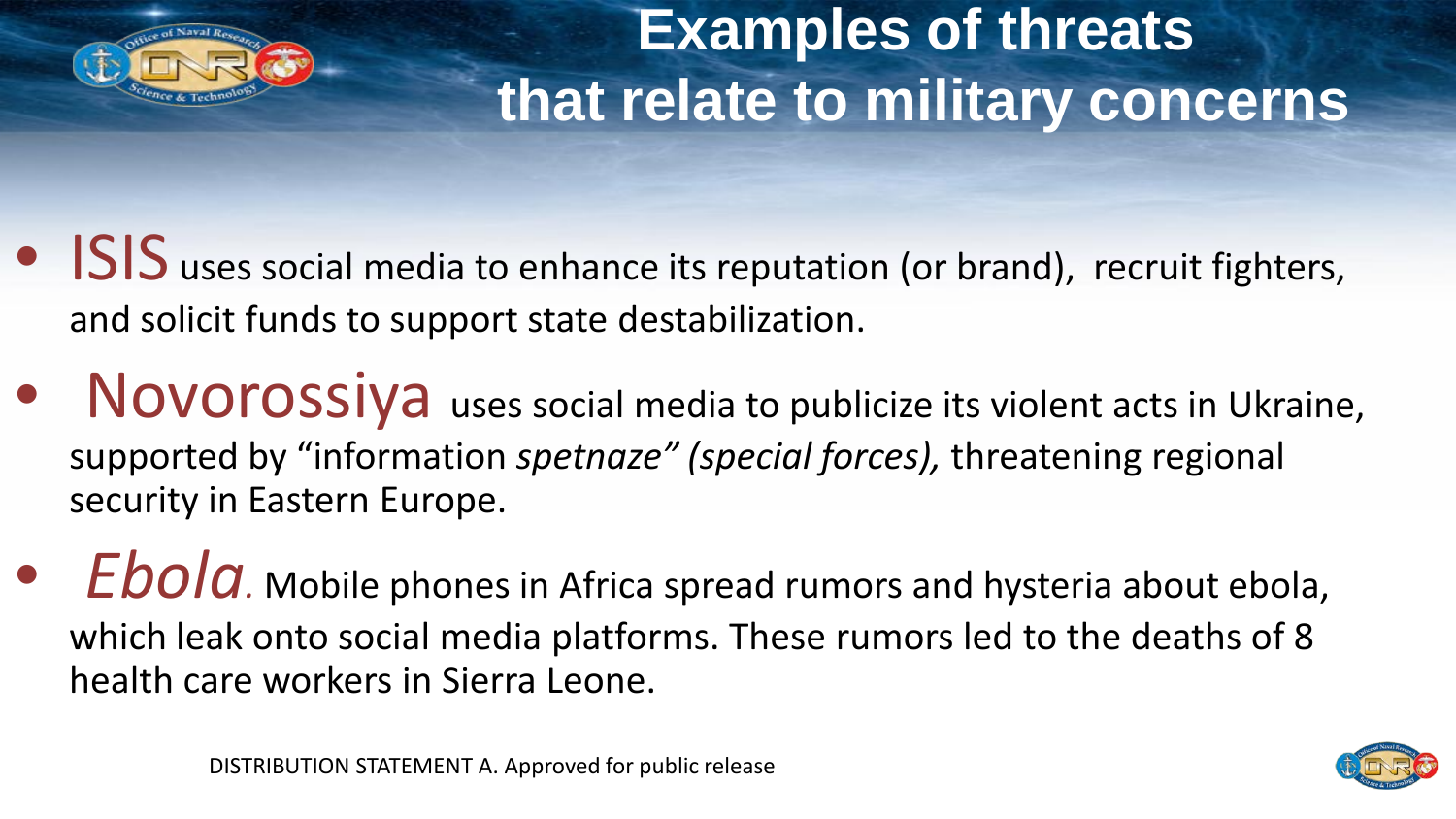

## **Keys to Understanding the NIE**

- Technologies *The Cyber World*
- Social Relations *Real World / Cyber World*
- Socio-Technical Innovations *Real World / Cyber World*
- The Physical World *The Real World of Events, Transactions, People and Things*

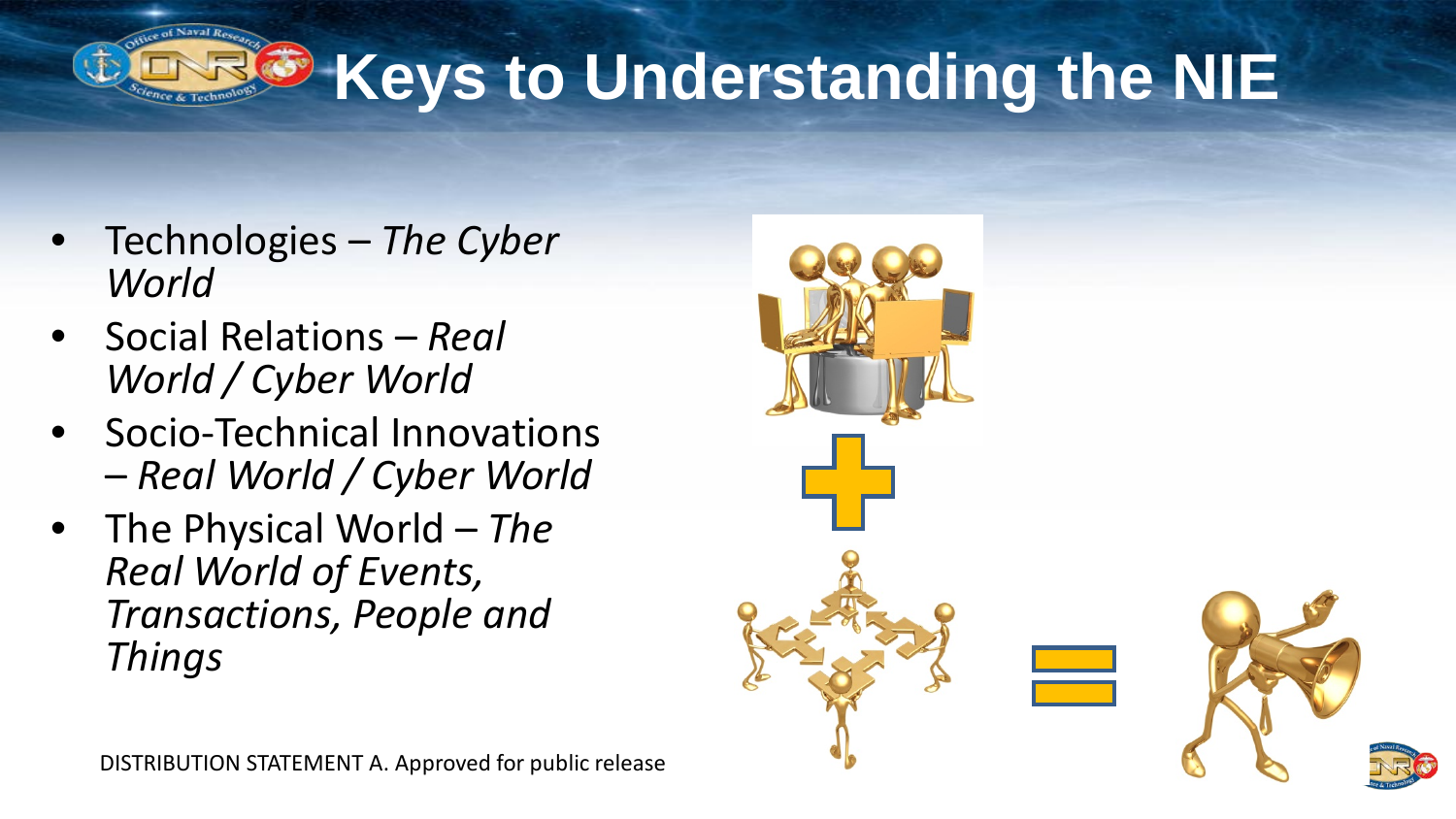## **Two Twitter Tales: Why Strategic Communication Matters**

- Boston Police / Boston Marathon Bombings
- New York Police Department / #myNYPD campaign

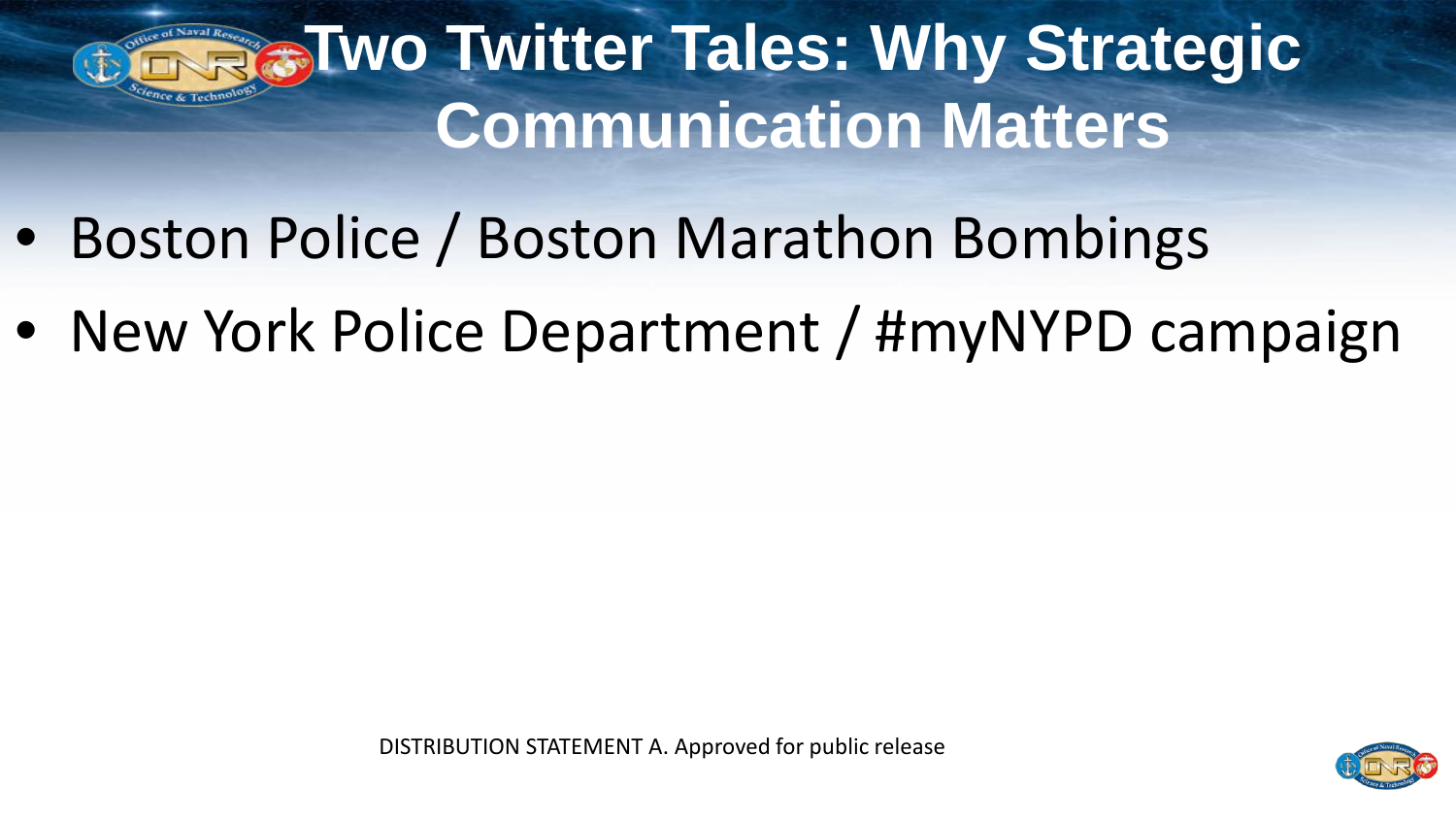

#### **Socio-Technical Information Operations**

- Understanding the new cyber/social world and its implications for military operations
- Ability to acquire real-time, comprehensive understanding of information flow and its connection to emerging events
- Ability to manage the military operation's strategic message and communications
- Ability to plan, maneuver, and act effectively in the cyber/social and physical worlds

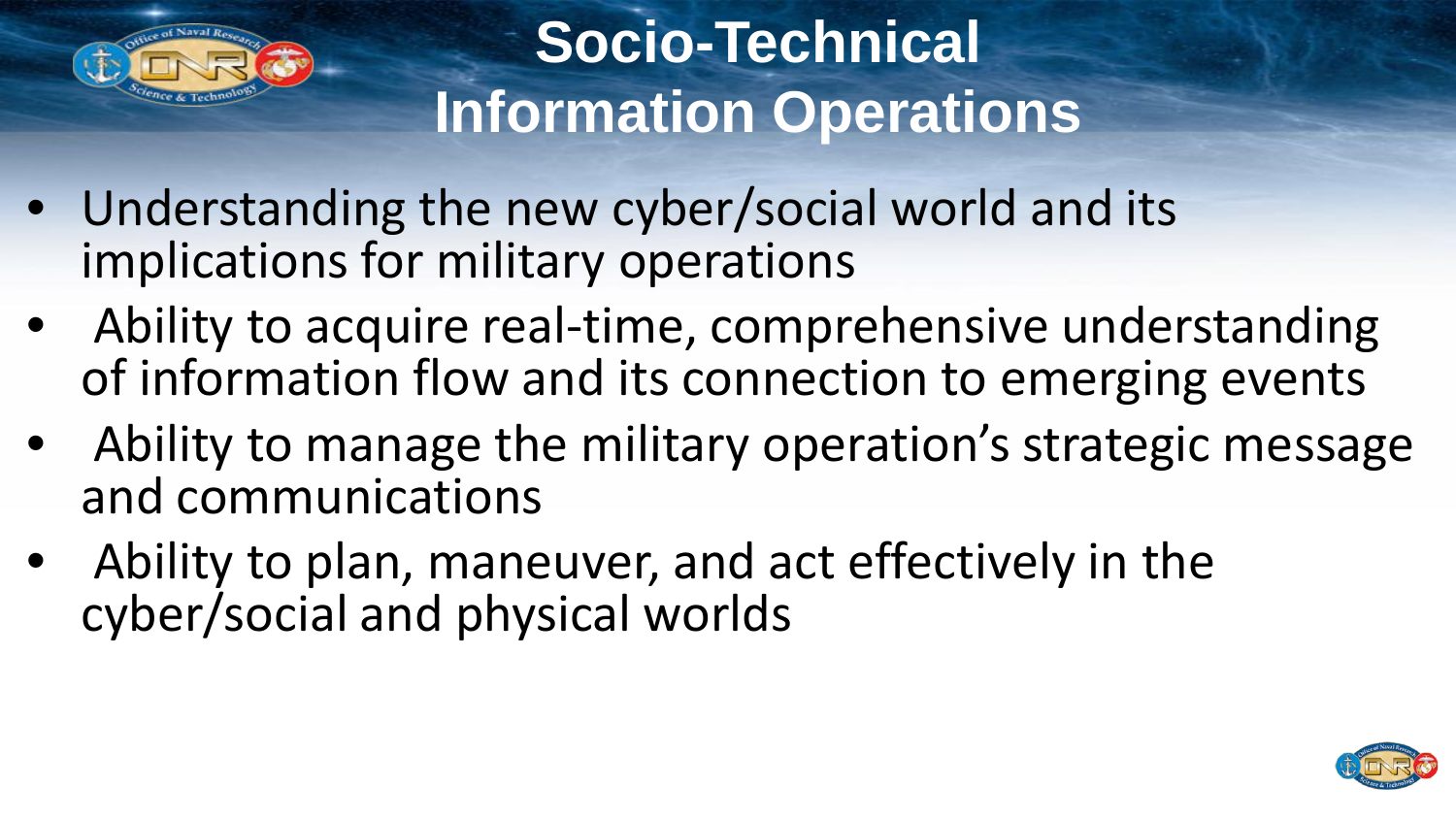

#### **Information Maneuvers**

- Discourse Suppression Maneuvers
- Amplification of Information Maneuvers
- Fabrication of Information Maneuvers
- Spin-Doctors and Influence Maneuvers

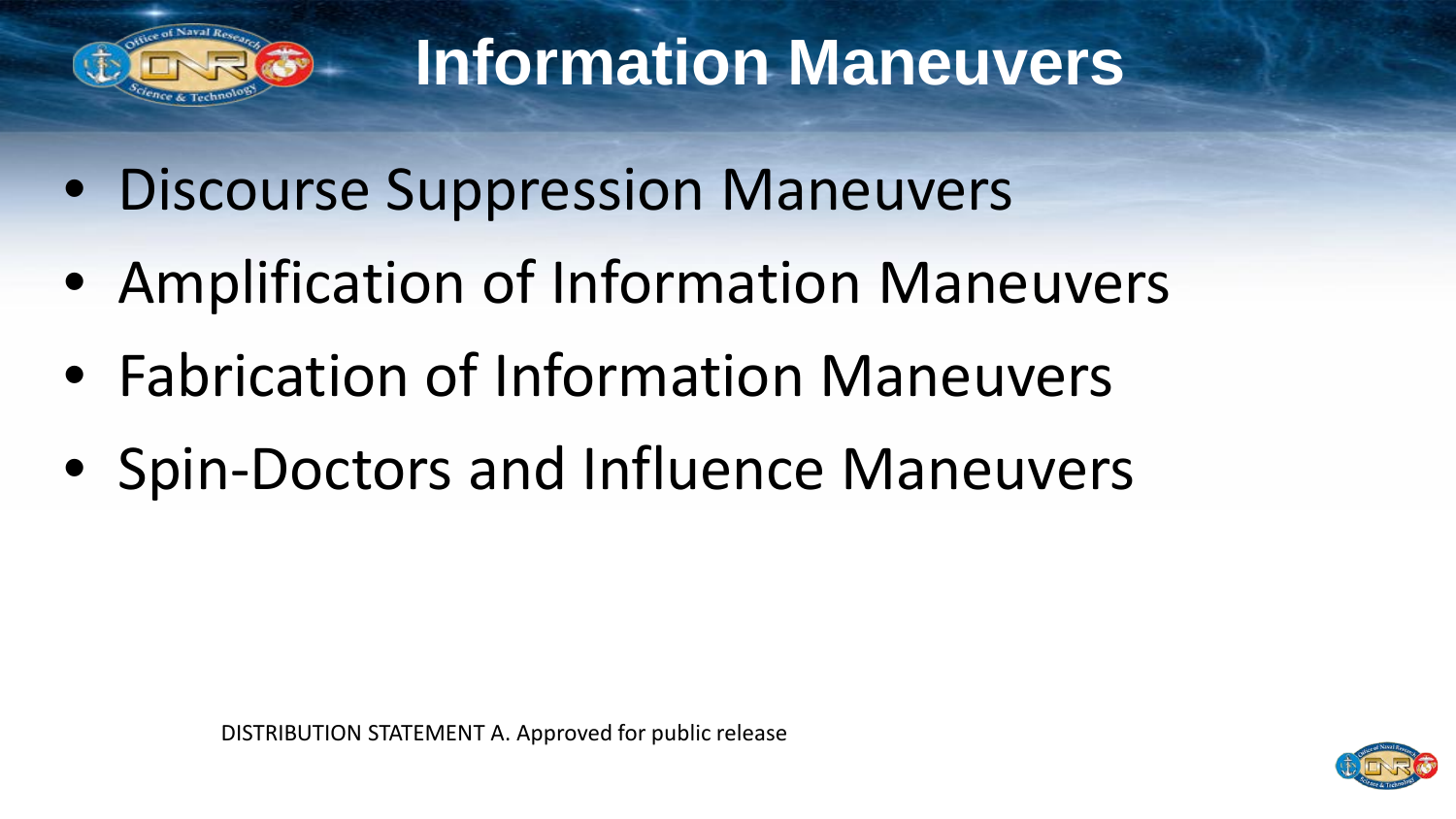

## **The Information "Spetznaze"**

- St. Petersburg Times Article (2013)
- Impact of the Spetznaze Operations
	- Threadjacking as Maneuver
	- Trolling as Maneuver

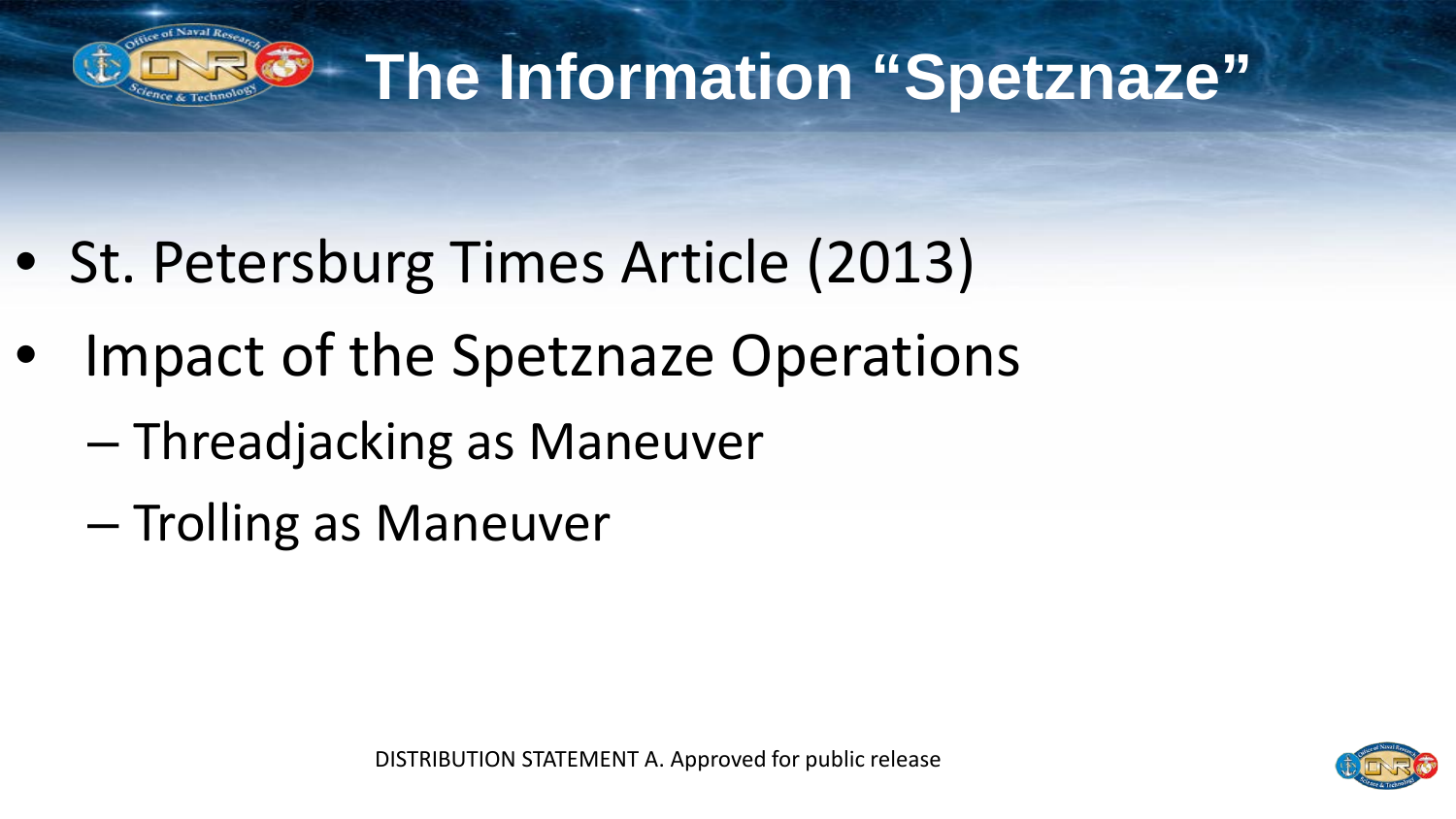

#### **Amplification Maneuvers**

#### • The Social Bot / Botnet

- Coded programs to spread information on all kinds of social media platforms
- Occur in "armies" called "botnets"



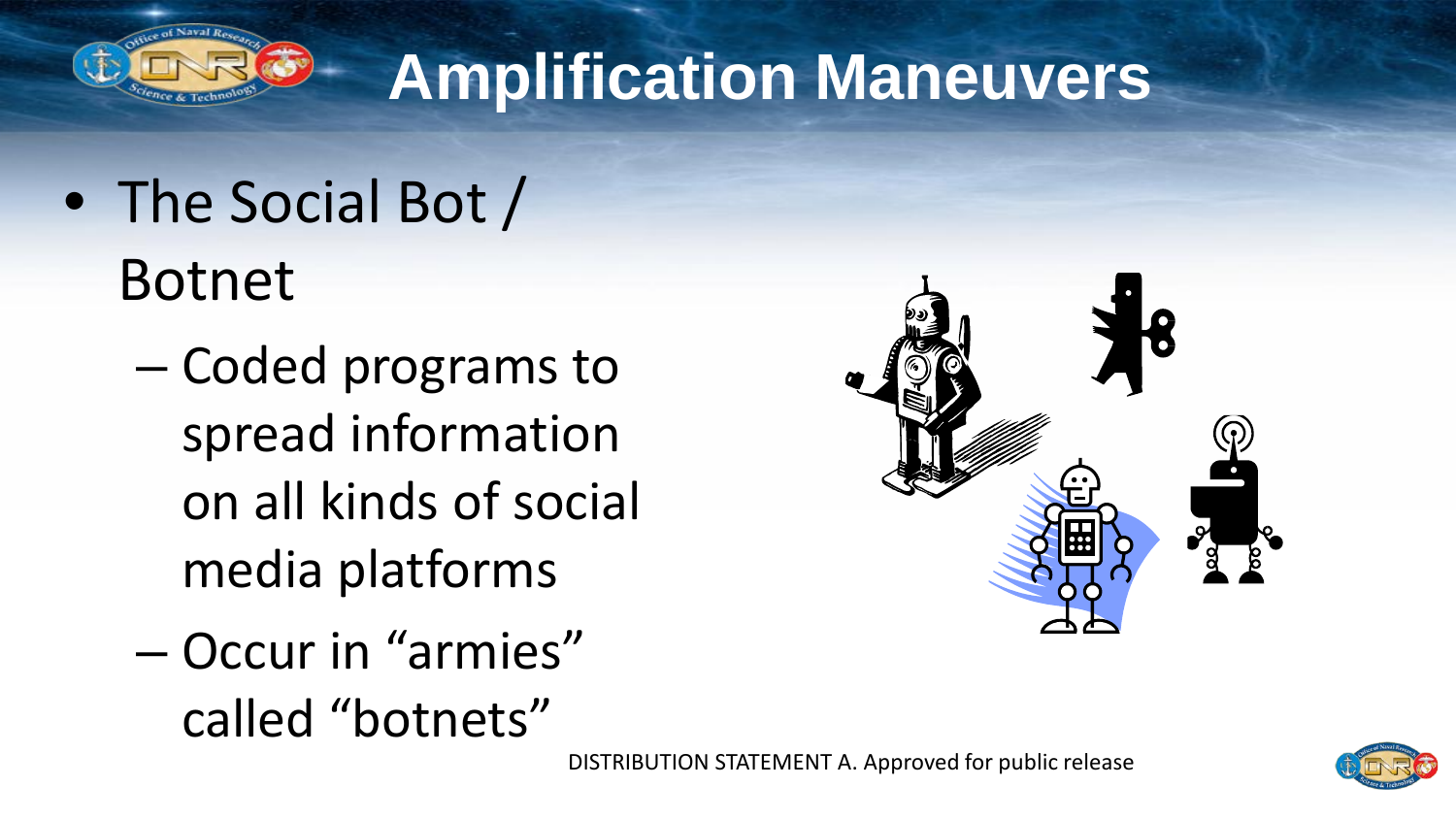

#### **What Bot Traffic Can Look Like**

- High spreading hashtags
	- Viral topic
	- Common tag such as #news
- Targeted hashtags
	- Use of local language (Ucrania, for example, to reach a Spanish speaking audience)
- Repeated messages but no "Retweet" indicators

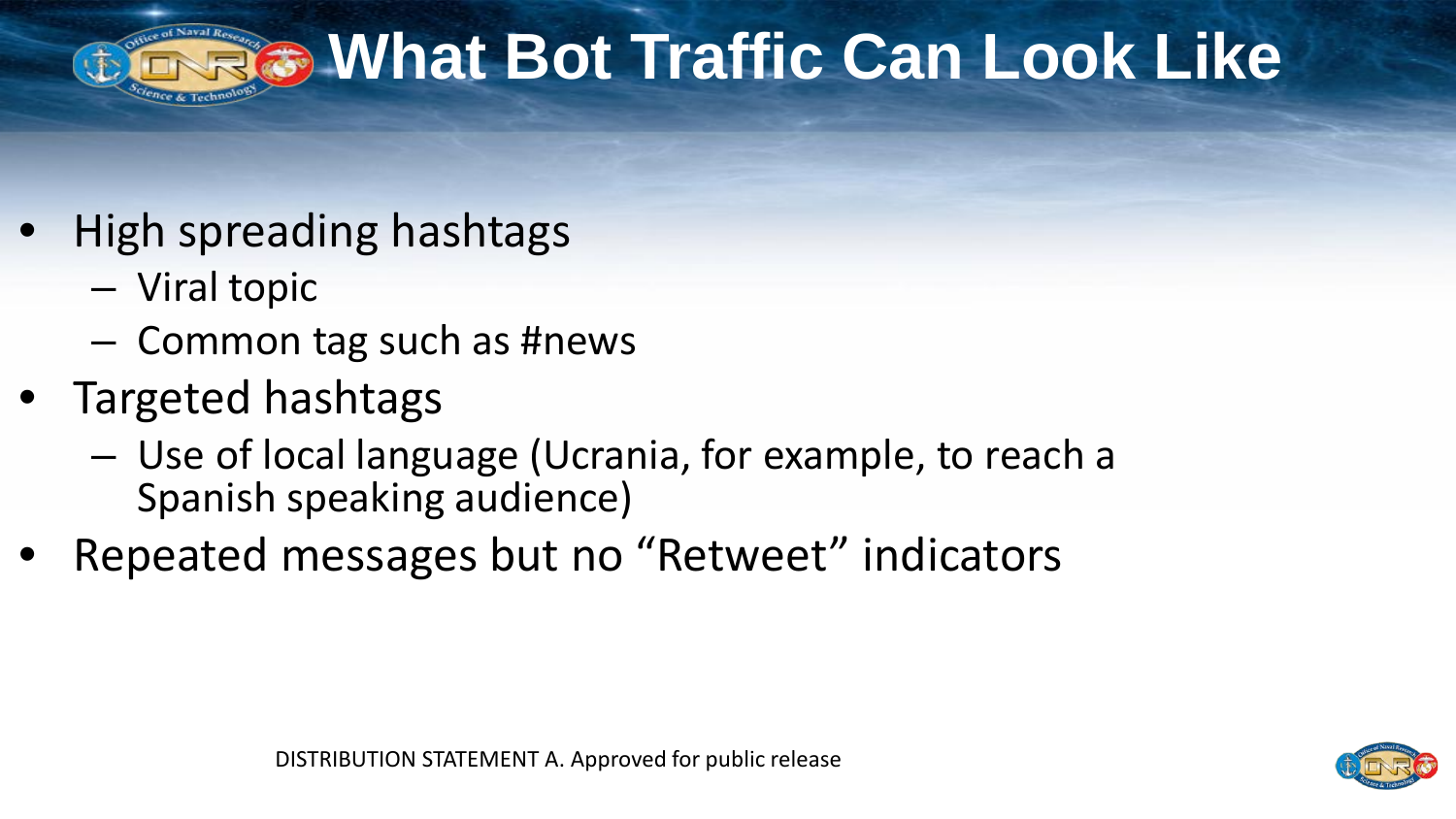

#### **Kiev Rumors: An Example**

PAS BEAU. Kiev abat l'avion du voi MH17 de la Malaysia Airlines et accuse: http://t.co/15oDpqi6uE via @KamerunScoo PAS BEAU. Kiev abat l'avion du voi MH17 de la Malaysia Airlines et accuse: http://t.co/ADp4TdFRKt via @KamerunSco PAS BEAU. Kiev abat l'avion du voi MH17 de la Malaysia Airlines et accuse: http://t.co/Ed6Y81pJP5 via @KamerunScoo PAS BEAU. Kiev abat l'avion du voi MH17 de la Malaysian Airlines et accuse http://t.co/R9gSR6ubgs PAS BEAU. Kiev abat l'avion du voi MH17 de la Malaysia Airlines et accuse http://t.co/9ir30idziD PAS BEAU. Kiev abat l'avion du vol MH17 de la Malaysia Airlines et accuse http://t.co/jbDJoRJDuY PAS BEAU. Kiev abat l'avion du voi MH17 de la Malaysia Airlines et accuse http://t.co/Xvi3yrZJdf via @cellule44

Klev Deployed 27 Anti-Aircraft Launchers to E.Ukraine Ahead of MH17 Crash! http://t.co/qpP4VYT8uv Klev Deployed 27 Anti-Aircraft Launchers to E.Ukraine Ahead of MH17 Crash! http://t.co/HvpOLMzimX Interesting..... Klev Deployed 27 Anti-Aircraft Launchers to E.Ukraine Ahead of MH17 Crash! http://t.co/lh5eKVqhp1 Klev Deployed 27 Anti-Aircraft Launchers to E.Ukraine Ahead of MH17 Crash! http://t.co/qeNXXVrjuY Kiev Deployed 27 Anti-Aircraft Launchers to E.Ukraine Ahead of MH17 Crash! http://t.co/sKBsmLyc5p Klev Deployed 27 Anti-Aircraft Launchers to E.Ukraine Ahead of MH17 Crash! http://t.co/Yge.Jim11Am

Dozens of bots deployed to spread The story that Kiev had shot down MH17, In French, Spanish, Indonesian and English.

They were easily discoverable by most commercial systems drawing from the Twitter API and then re-sorted to show the duplicates.

Each URL has been generated to mask the fact that they're an orchestrated SET.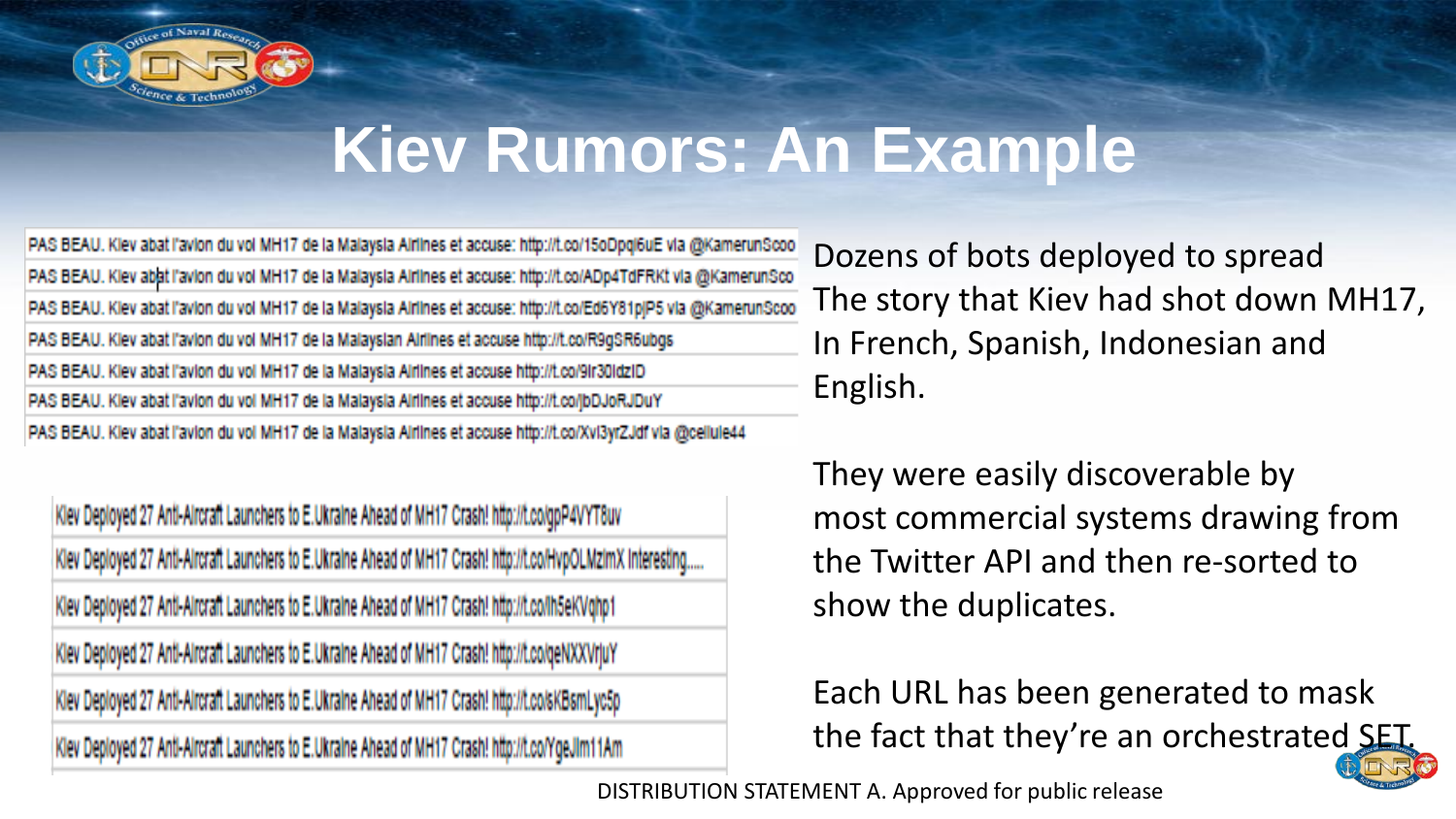

## **How Botnets Amplify**

- Tides of messages are sent out in order to outcompete other messages in search algorithms by using flooding the algorithms
- These messages direct readers to "spun" and fabricated messages, making those messages seem more representative or "real"
- They may attempt to push topics up so that they appear in Twitter trends or similar statistics (tweets that only have hashtags in them, for example).

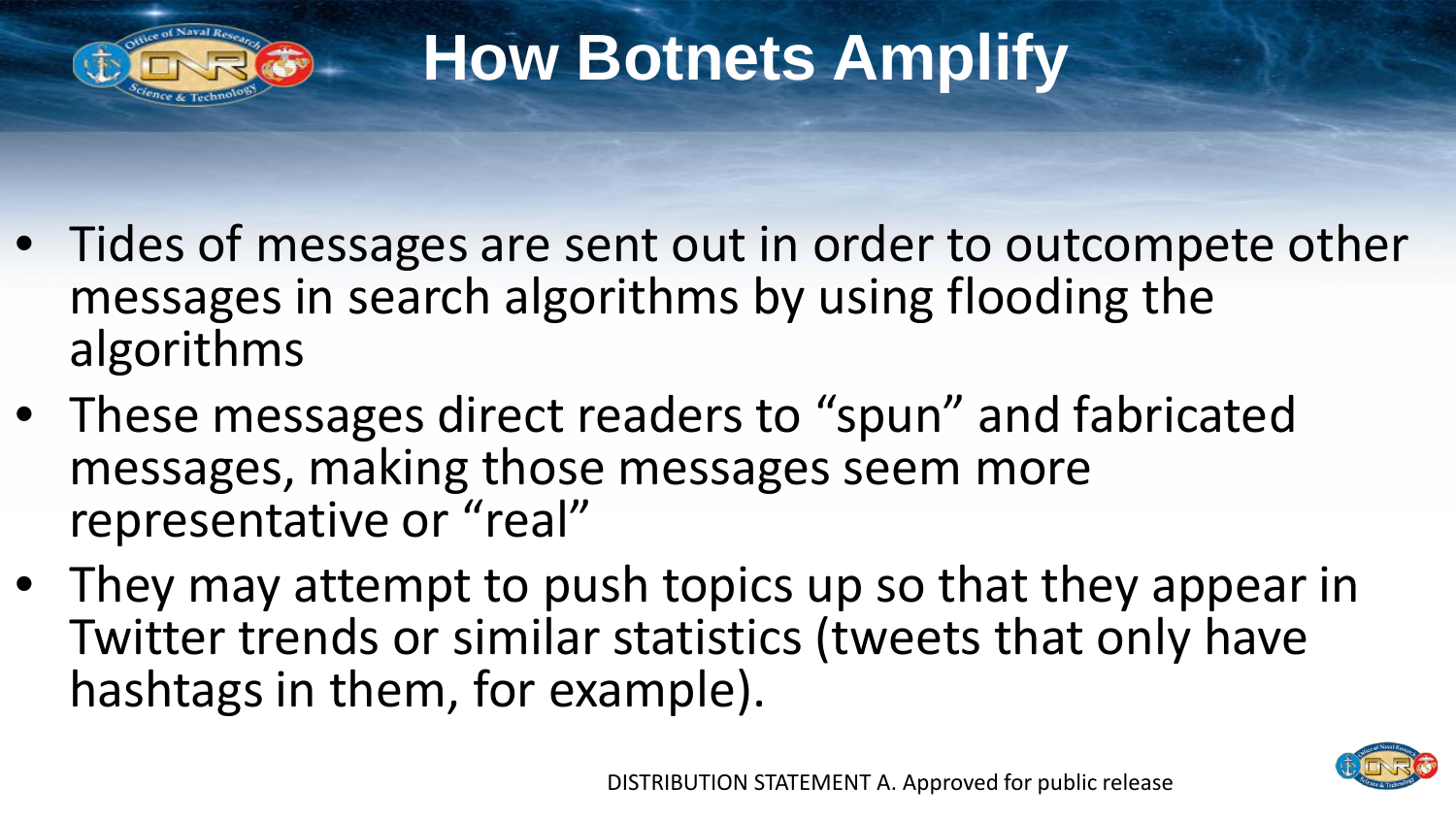

**Hybrid Efforts** 

• The combination of botnets with information "special forces" helps to deter automated detections of "dissemination" campaigns

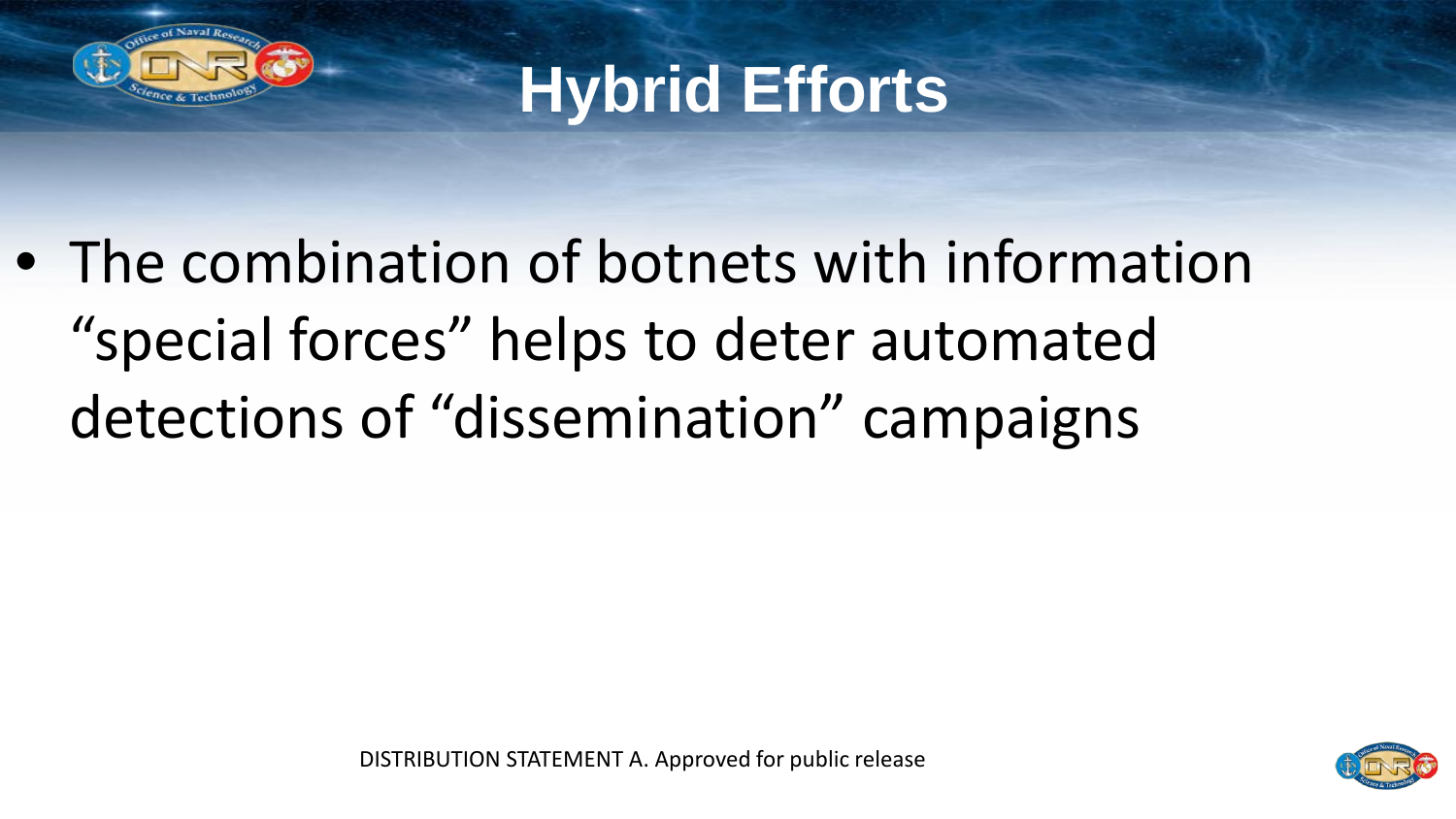

## **A "likely bot" or a hybrid**



#### Recent Tweets - @

Rokannebin Robinson @hotercobinR - 34m @ActualidadRT: ÚLTIMA HORA: Se elevan las víctimas de Ya son 5 los muertos y 12 los heridos es.rt.com/B3h" Reply 17 Retweet \* Favorite

Rukanrobin Robinson @fisharcobinft - 34m RT @ActualidadRT: ÚLTIMA HORA: Se elevan las víctimas Grozny. Ya son 5 los muertos y 12 los heridos es.rt.com/B3 Reply to Retweet Travorite

Rekannskin Robinson photonyclott 1h RT @WeatherPlanet: 4 police died, 8 injured as they stoppe attacking during concert in Grozny. rt.com/news/193336-c Reply to Retweet \* Favorite



RT @MFinoshina\_RT: No peace at home either #GROZNY: exploded device when policemen tried to search him.4 kille

- Same story repeated many times.
- Retweets of bot accounts
- Frequent tweets
- Odd messages that make no sense (to hide better from algorithms)
- In this example, the account ONLY tweets RT.Com and ActualidadRT.Com stories, nothing else.
- Bots are hard to find even with special tools!

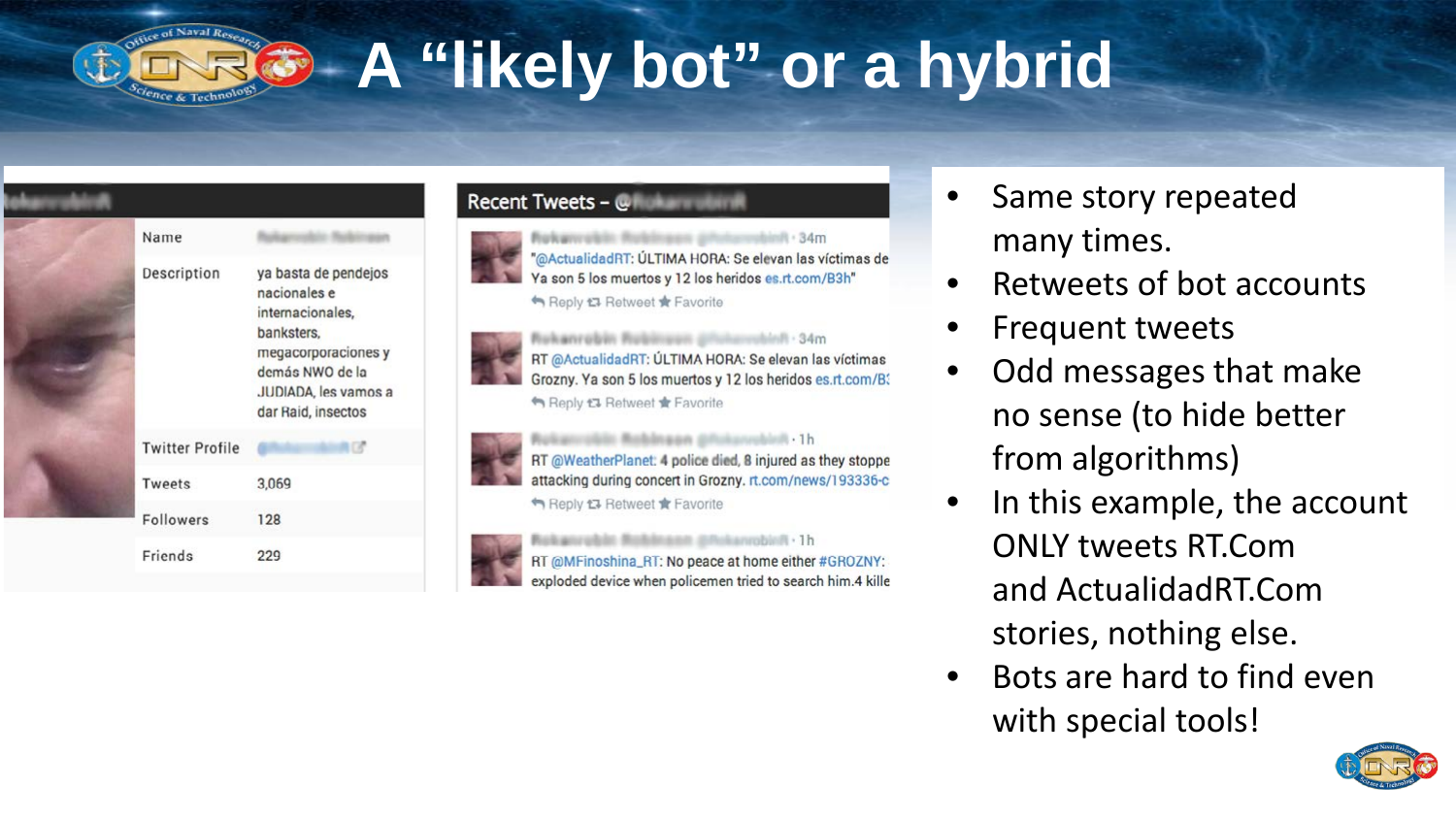

#### **Fabrication Maneuvers**

- They don't have to make sense
- They don't have to be credible
- They just need to be sensational ENOUGH and credible ENOUGH to monopolize discourse

The #MH17 Rumors

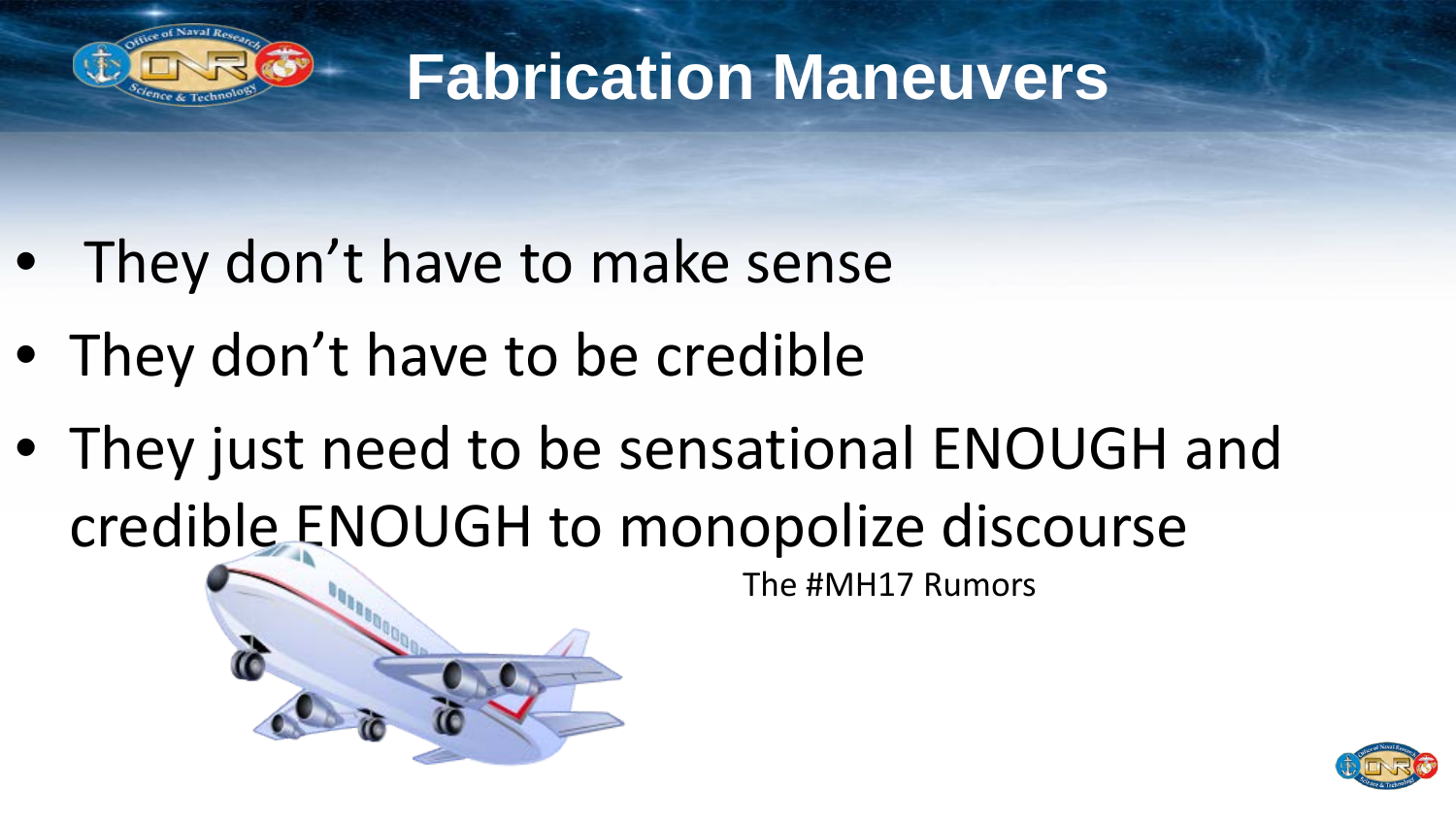

## **The Spin Doctor Maneuver**

- Captivating statements
- Encouraging "noise"
- Creating "buzz"
- Mix fabrication, misdirection, and partial facts to create a false impression



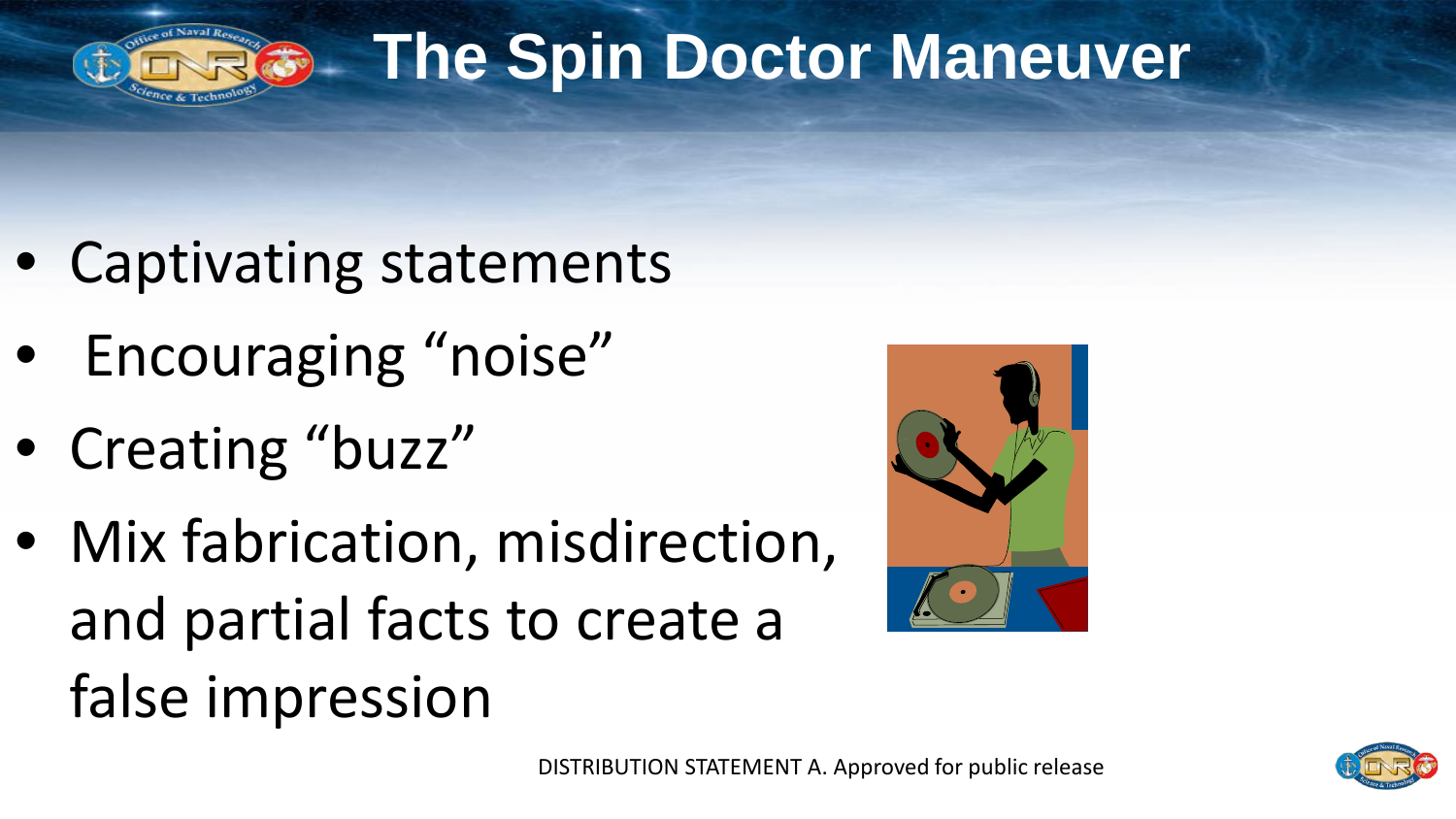

#### **Examples of Spin Maneuvers**

- Putin immediately blamed Kiev for the MH17 incident a fairly odd but highly captivating statement that buzzed through Twitter in the midst of
- Strelkov, leader of the militias that shot the plane down, put out a statement alleging that there were only dead bodies in the plane – widely reported in Russian media and spread in Twitter
- Actualidad published an account of a hoaxster, a "Spanish traffic controller in Kiev" who blamed Ukraine military for the attack
	- This story widely spread on Twitter by Actualidad and bots
	- If you actually read the story (in Spanish), it specifically points out that the story is unlikely to be true because non-Ukrainians are legally barred from employment as air traffic controllers in Ukraine, at the bottom of the article.

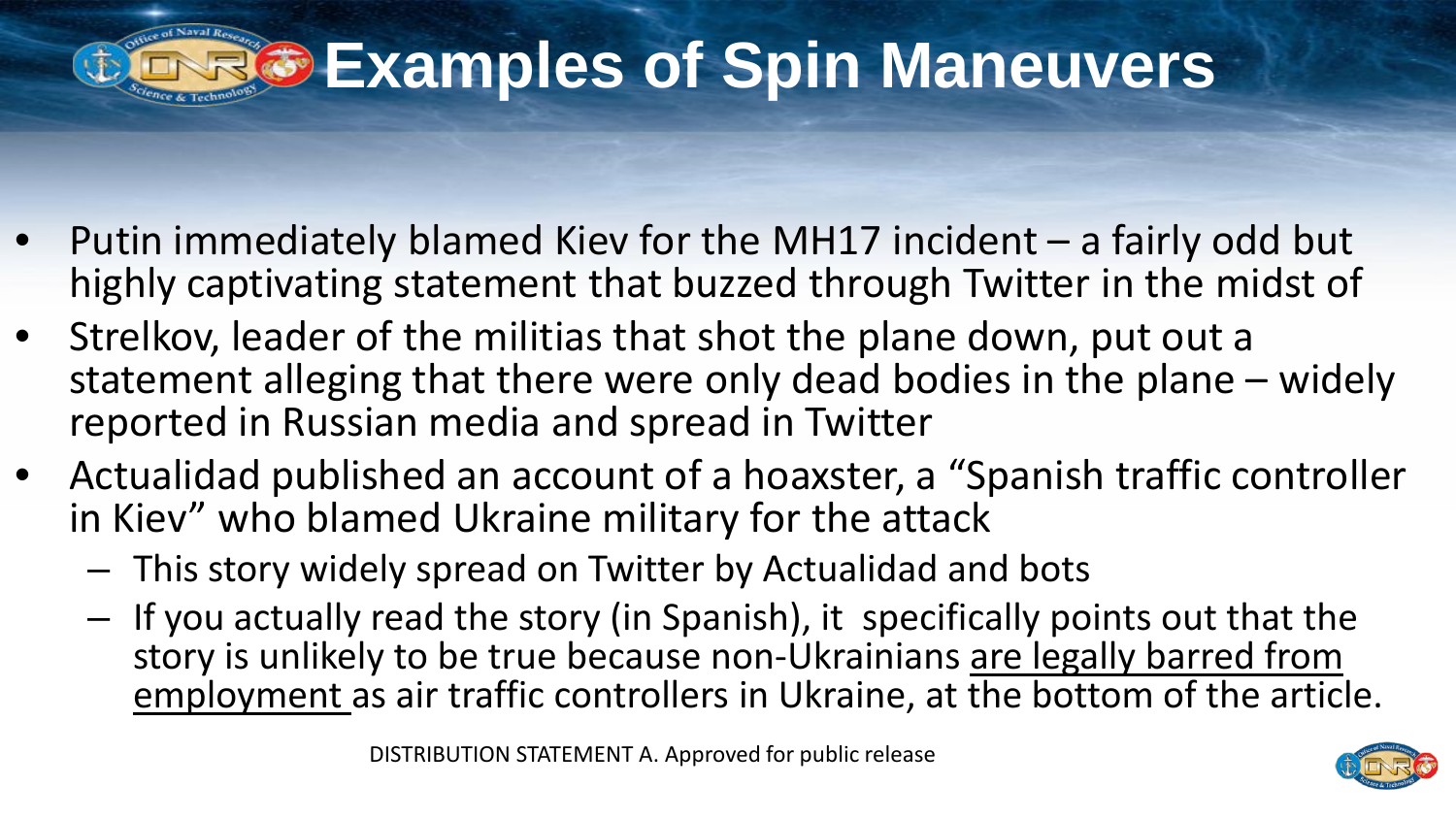

#### **Countering Information Operations: What's Needed**

- **Discovery** of attempts to amplify, spin, misdirect and conduct offensive maneuvers in the information space
- **New methods of analysis** to deconstruct and neutralize offensive information maneuvers
- Development **of effective strategic communications**  campaigns to counter these maneuvers
- **Mobilization of networks** to amplify and outcompete information maneuvers of competitors

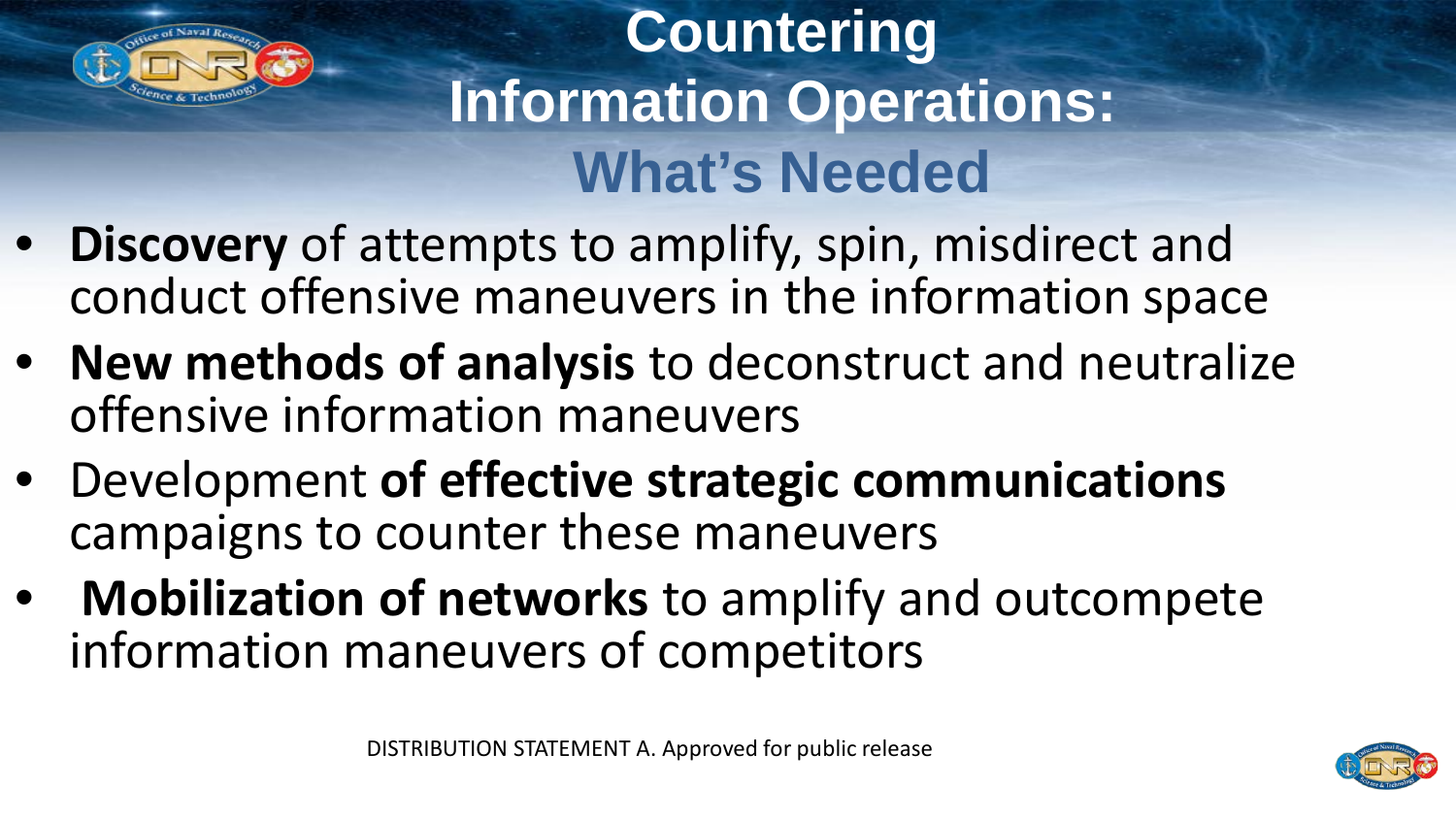



- Technology to reveal information maneuvers
- Research to improve methods of discovering and countering these maneuvers
- Training and education of military personnel to understand new information flows, thwart rumor and hysteria propagation, and develop new information campaign capabilities for the NIE.

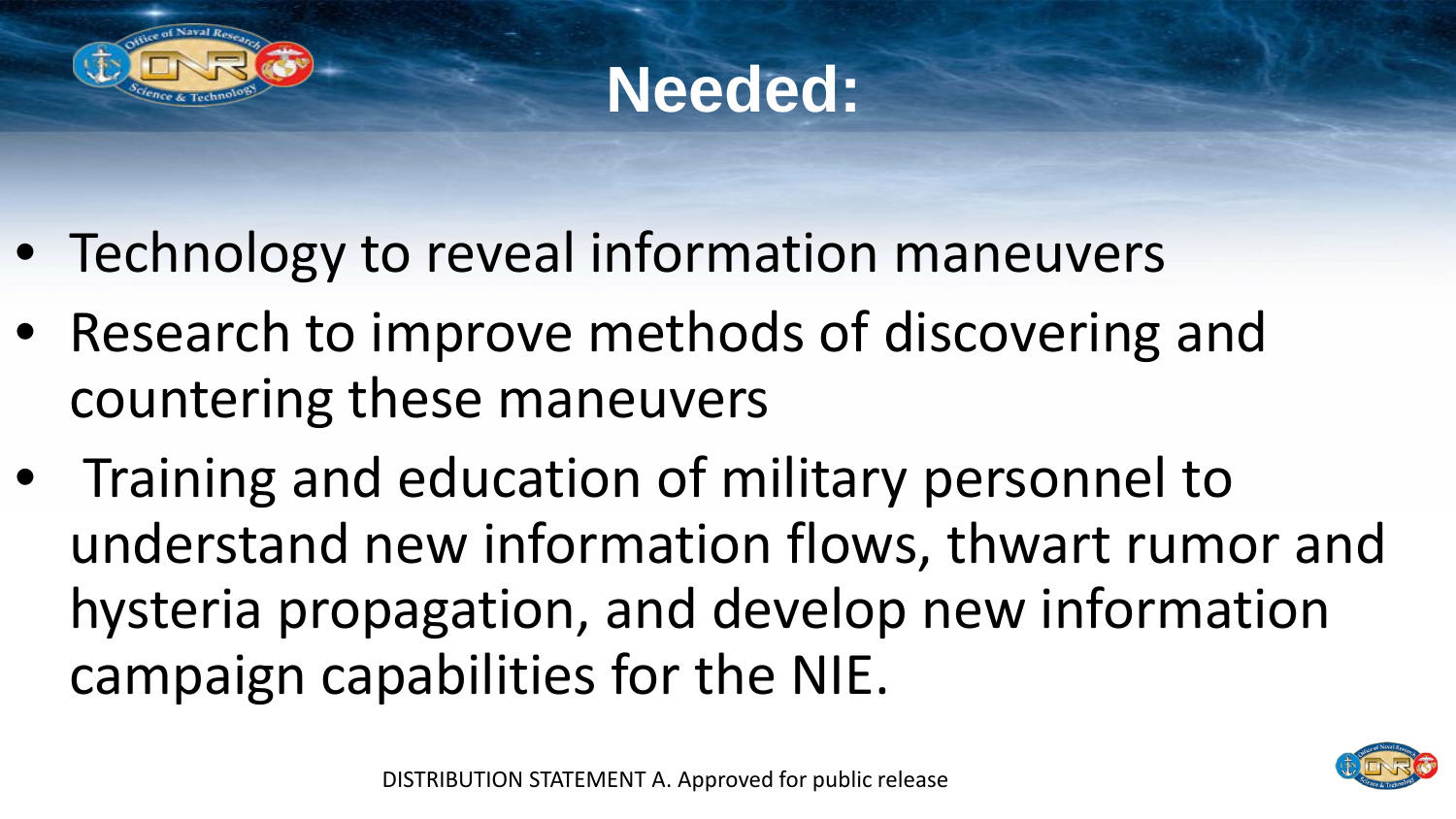#### **Rules for Success in Countering Information Maneuvers**

- Don't lie, spin, or doctor evidence.
	- The public needs to know who to trust. It is better to say nothing than to add to the noise.
- There are legitimate ways to amplify truthful, responsible messages.
	- Develop good networks (like Boston Police)
	- Be authentic (like Boston Police)
	- Develop situated trust
- Responsible information networks are stronger and more resilient than deceptive networks – and ultimately have a longer reach and greater power.
- Fill the space with strong strategic communication.